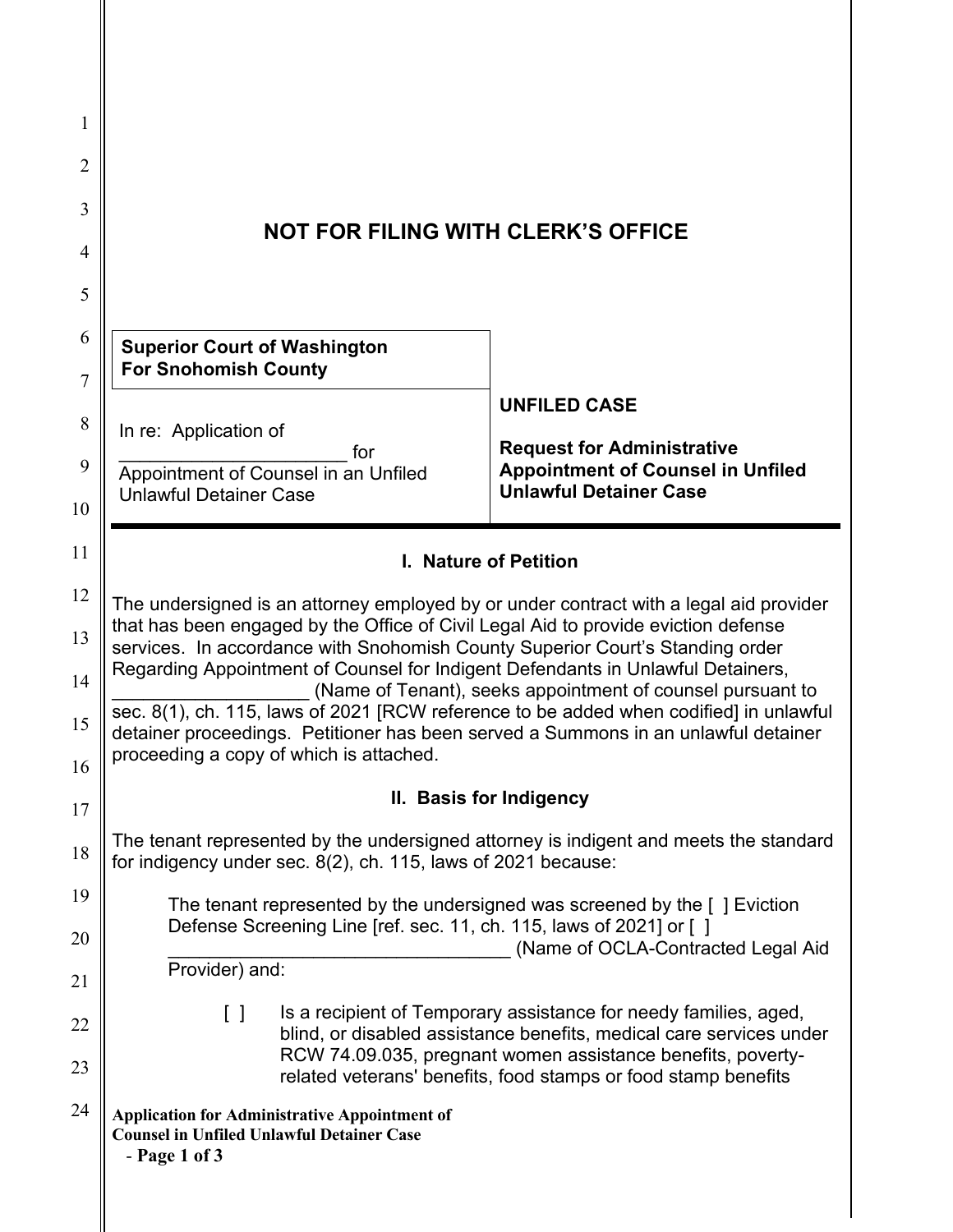| 1              | transferred electronically, refugee resettlement benefits, Medicaid,<br>or supplemental security income;                                                                                                                                                                                                         |  |
|----------------|------------------------------------------------------------------------------------------------------------------------------------------------------------------------------------------------------------------------------------------------------------------------------------------------------------------|--|
| $\overline{2}$ | <b>OR</b>                                                                                                                                                                                                                                                                                                        |  |
| 3<br>4         | Has an annual household income of 200 percent or less of the<br>$\begin{bmatrix} 1 \end{bmatrix}$<br>federal poverty guideline after taxes.                                                                                                                                                                      |  |
| 5              | I declare under penalty of perjury that the foregoing is true and correct to<br>the best of my knowledge.                                                                                                                                                                                                        |  |
| 6              | DATED this ____ day of ___, 202__.                                                                                                                                                                                                                                                                               |  |
| $\overline{7}$ |                                                                                                                                                                                                                                                                                                                  |  |
| 8              | Signature of attorney for RTC Provider                                                                                                                                                                                                                                                                           |  |
| 9              |                                                                                                                                                                                                                                                                                                                  |  |
| 10             | <b>Print Name</b><br>WSBA#                                                                                                                                                                                                                                                                                       |  |
| 11             |                                                                                                                                                                                                                                                                                                                  |  |
| 12             | <b>Preferred E-Mail Address</b>                                                                                                                                                                                                                                                                                  |  |
| 13             |                                                                                                                                                                                                                                                                                                                  |  |
| 14             | <b>ADMINISTRATIVE APPOINTMENT OF COUNSEL</b>                                                                                                                                                                                                                                                                     |  |
| 15             | 1. In accordance with Snohomish County Superior Court's Standing order<br>Regarding Appointment of Counsel for Indigent Defendants in Unlawful<br>Detainers, the Snohomish County Superior Court has delegated authority to the<br>Superior Court Administrator to receive, review, and approve applications for |  |
| 16             |                                                                                                                                                                                                                                                                                                                  |  |
| 17             | appointment of counsel in unlawful detainer cases that have been commenced<br>through service of a summons without filing of the Complaint with the Superior                                                                                                                                                     |  |
| 18             | Court.                                                                                                                                                                                                                                                                                                           |  |
| 19             | 2. Pursuant to sec. $8(1)$ of ch. 115, laws of 2021,<br>has                                                                                                                                                                                                                                                      |  |
| 20             | requested that an attorney be appointed to represent [insert tenant name] in an<br>unlawful detainer case that has been commenced through service of a summons.                                                                                                                                                  |  |
| 21             | 3. Upon review, it is determined that:                                                                                                                                                                                                                                                                           |  |
| 22             | The tenant applicant has received a summons in an unlawful<br>$\Box$<br>detainer that has not yet been filed with the court.                                                                                                                                                                                     |  |
| 23             |                                                                                                                                                                                                                                                                                                                  |  |
| 24             | <b>Application for Administrative Appointment of</b><br><b>Counsel in Unfiled Unlawful Detainer Case</b><br>$-$ Page 2 of 3                                                                                                                                                                                      |  |